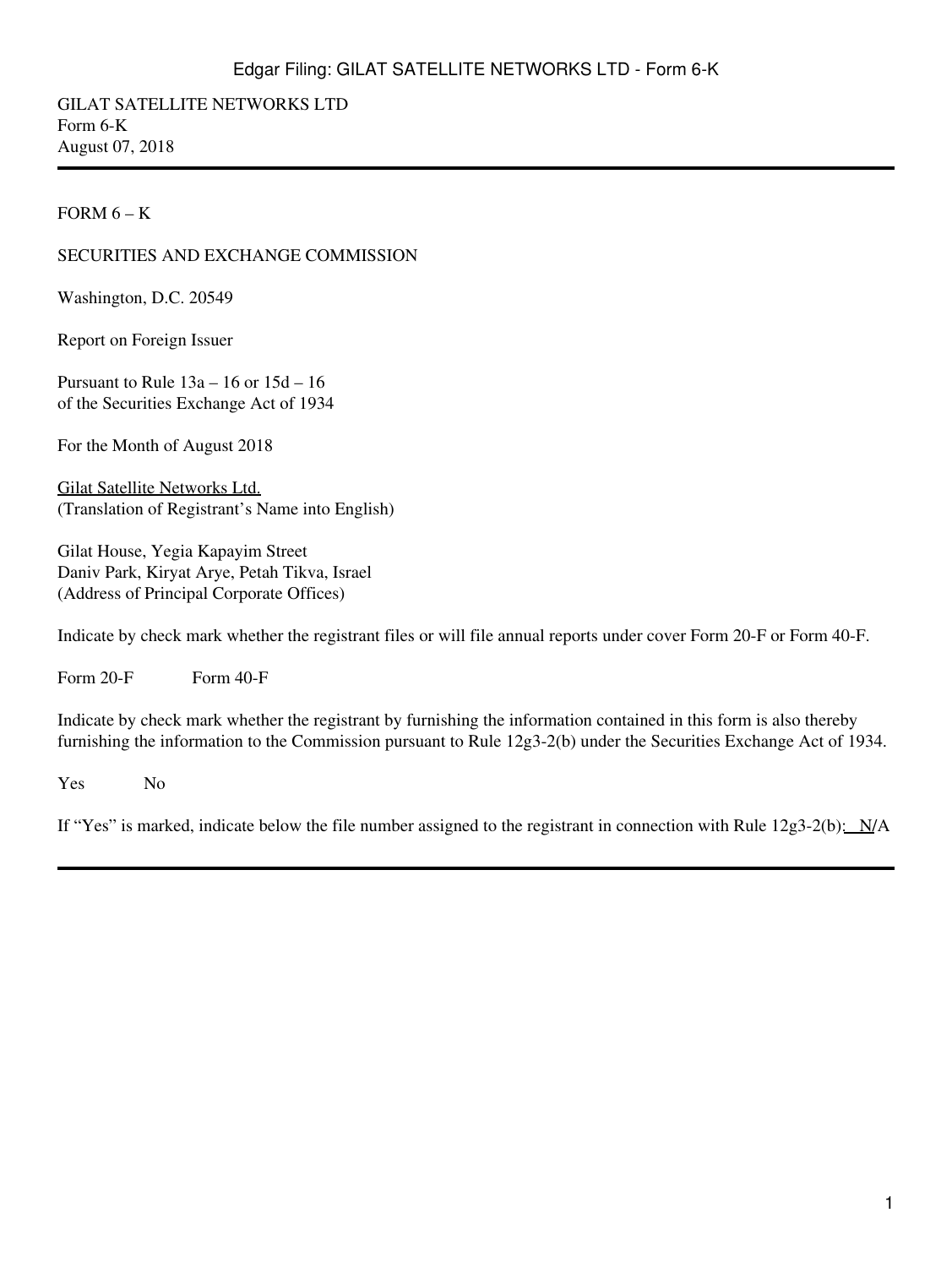Attached hereto is Registrant's press release dated August 7, 2018, announcing Gilat's Second Quarter 2018 results.

We consent to the incorporation by reference of the GAAP financial information included herein, in the Registration Statements on Form S-8 (Registration Nos. 333-180552, 333-187021, 333-204867, 333-210820, 333-221546 and 333-223839).

## Signature

Pursuant to the requirements of the Securities Exchange Act of 1934, the Registrant has duly caused this Report to be signed on its behalf by the undersigned, thereunto duly authorized.

> Gilat Satellite Networks Ltd. (Registrant)

Dated August 7, 2018 By: /s/ Yael Shofar Yael Shofar General Counsel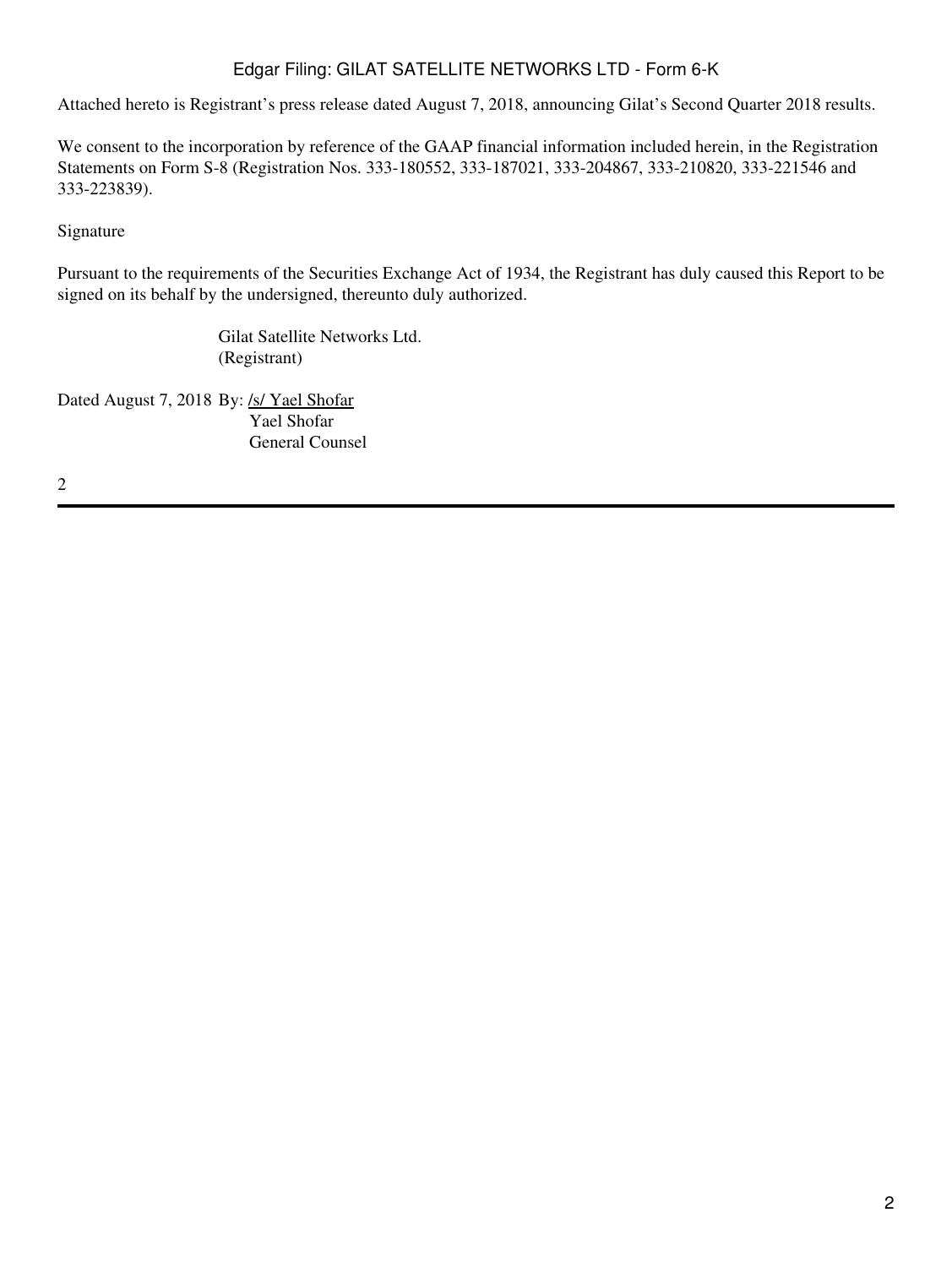Gilat Reports Continued Strong Growth in Profitability in Q2 2018

Company achieves GAAP operating income of \$4.1 million (up 121.0% year over year) and Adjusted EBITDA of \$8.1 million (up 37.6% year over year)

Petah Tikva, Israel – August 7, 2018 – Gilat Satellite Networks Ltd. (NASDAQ, TASE: GILT), a worldwide leader in satellite networking technology, solutions and services, today reported its results for the second quarter ended June 30, 2018.

Key Financial Highlights:

·Revenues for Q2 2018 were \$66.5 million, compared with \$66.2 million in Q2 2017.

·Continued strong profitability:

oQ2 2018 GAAP operating income increased to \$4.1 million, up 121.0% from Q2 2017.

oQ2 2018 Non-GAAP operating income rose to \$5.7 million, up 37.1% year over year.

Q2 2018 GAAP net income was \$2.2 million, or \$0.04 per diluted share, compared with \$2.1 million, or \$0.04 per  $\frac{0 \text{ dibhode}}{2}$ diluted share, in Q2 2017.

Q2 2018 non-GAAP net income was \$3.7 million, or \$0.07 per diluted share, versus \$4.6 million, or \$0.08 per  $\frac{1}{2}$ diluted share, in Q2 2017.

oQ2 2018 Adjusted EBITDA increased 37.6% year over year to \$8.1 million, or 12.2 % of revenues.

· income between \$17 million and \$21 million, and Adjusted EBITDA between \$30 million and \$34 million. Reiterated management objectives for 2018: revenue range between \$285 million to \$305 million, GAAP operating

Yona Ovadia, CEO of Gilat, commented:

"I am pleased to report that the second quarter of 2018 was another strong quarter for Gilat. We continued the trend of improvement in profitability as well as continued growth momentum in our business, as evidenced with the following achievements:

"In our strategic area of LTE cellular backhaul we have secured two additional wins, one with Telstra in Australia and the other with a major MNO in Latin America. In both these areas of the globe, Gilat was selected for its recognized global leadership in large, efficient and reliable LTE networks, which is what the businesses and residents in the remote locations of these countries expect and are willing to pay for.

"The win in LATAM is joined by the announcement on an expansion of our relationships with Hispasat for the delivery of affordable high quality broadband services to consumers and enterprises in the vast areas of Brazil that currently do not have this service, which marks our continued efforts and recovery of the business in this key part of the world.

"Finally, we also announced the win of two new regional telecommunications infrastructure projects for Fitel in Peru, bringing Gilat's awarded regions to six out of the 13 regions. Gilat's long term goal in Peru is for multi-year high margin recurring revenues from services, which is the motivation for these projects rather than the construction dollars."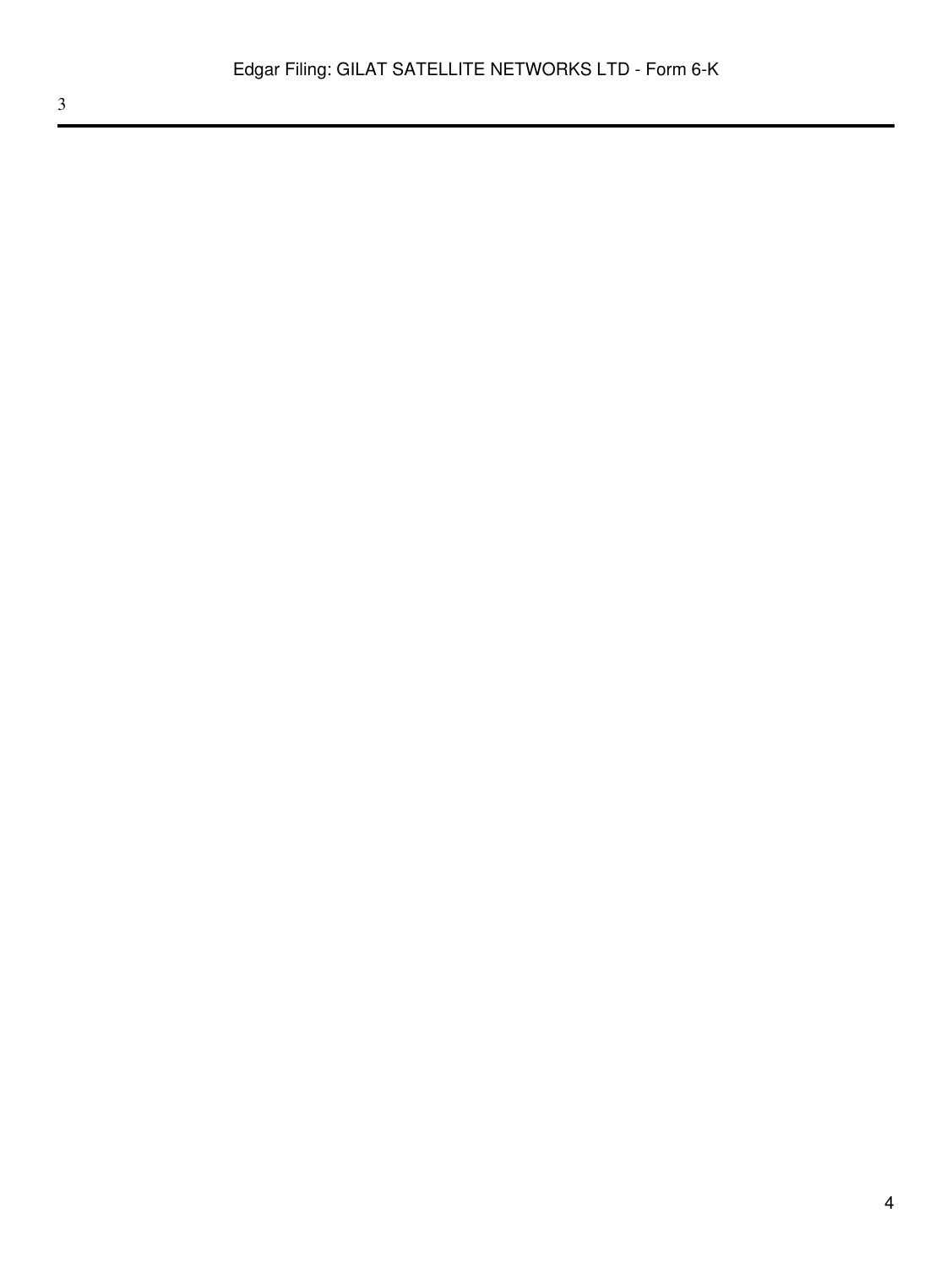Mr. Ovadia concluded: "We remain committed to our target of improving the bottom line, and are confident that as capacity prices continue to decrease and demand grows, new opportunities will continue to be generated. This, together with our ongoing significant investment in R&D will drive further momentum in our strategic growth engines."

Key Recent Announcements:

Satellites over Brazil Hispasat and Gilat Partner to Commercialize High Throughput Satellite (HTS) Capacity of Amazonas 3 and 5

·Tier-1 Mobile Network Operator in Latin America Selects Gilat for LTE Satellite Backhaul

· Locations Across Australia Telstra Selects Gilat's Satellite-based Cellular Backhaul Solution for 4G Mobile Service Expansion to Remote

· Telesat and Gilat Join Forces to Develop Broadband Communication Modem Technology for Low Earth Orbit (LEO) **Satellites** 

·Gilat Awarded \$153.6 Million by Fitel Peru for Regional Telecommunications Projects

Conference Call and Webcast Details:

Gilat management will host a conference call today, Tuesday, August 7, to discuss the second quarter results. The details are as follows:

Conference Call and Webcast

Following the release, Yona Ovadia, Chief Executive Officer, and Adi Sfadia, Chief Financial Officer, will discuss Gilat's second quarter 2018 results and participate in a question and answer session:

Date: Tuesday, August 7, 2018 Start: 09:30 AM EST / 16:30 IST Dial-in:US: 1-888-407-2553 International: (972) 3-918-0610

A simultaneous Webcast of the conference call will be available on the Gilat website at www.gilat.com and through this link: www.veidan-stream.com/gilatq2-2018.html

The webcast will also be archived for a period of 30 days on the Company's website and through the link above.

Conference Call Replay

Start: August 7, 2018 at 12:00 PM EST / 19:00 IST End: August 10, 2018 at 12:00 PM EST / 19:00 IST Dial-in:US: 1-888-295-2634 International: (972) 3-925-5904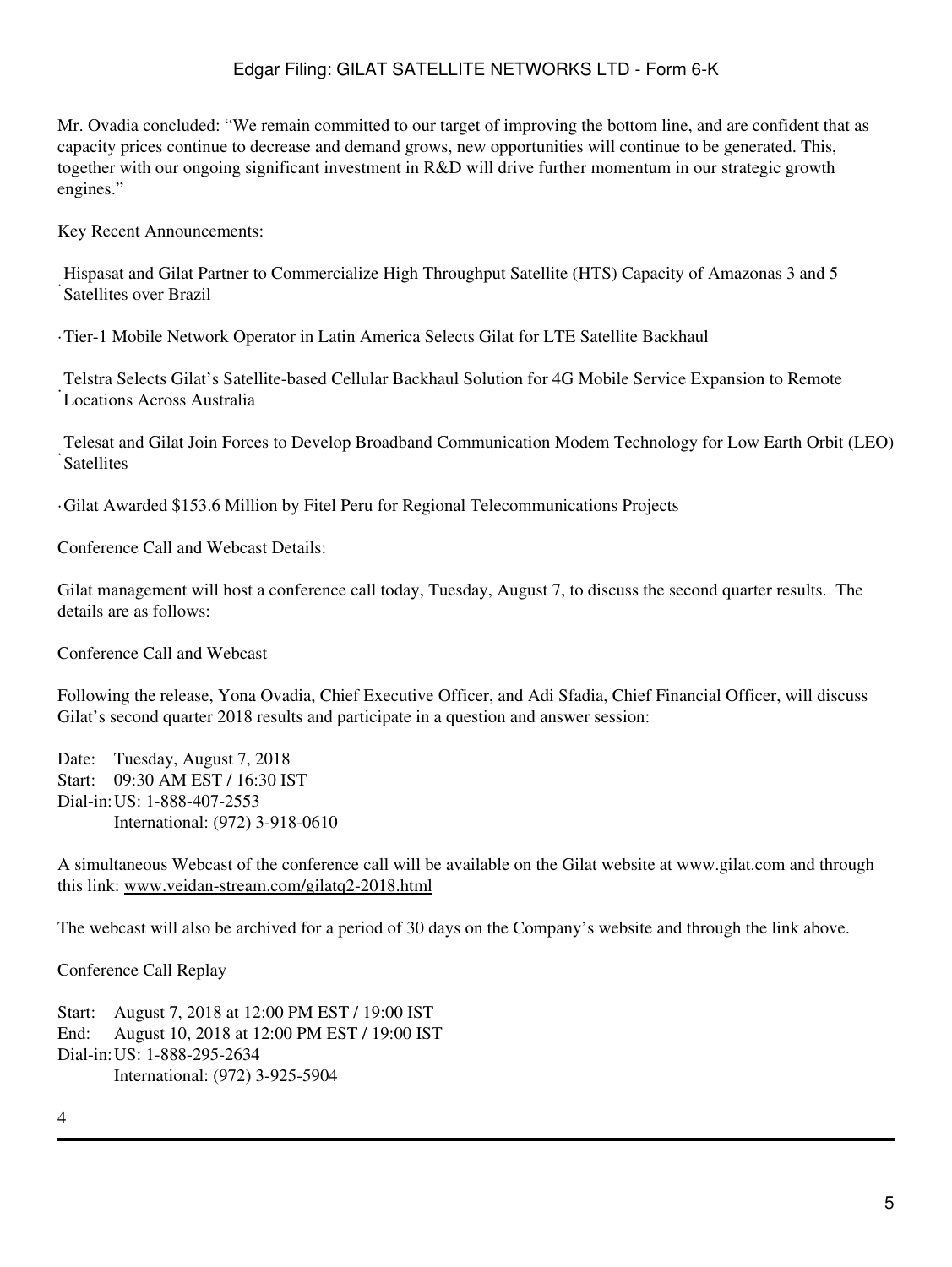#### Non-GAAP Measures

The attached summary unaudited financial statements were prepared in accordance with U.S. Generally Accepted Accounting Principles (GAAP). To supplement the consolidated financial statements presented in accordance with GAAP, the Company presents Non-GAAP presentations of net income, operating income, Adjusted EBITDA and earnings per share. The adjustments to the Company's GAAP results are made with the intent of providing both management and investors a more complete understanding of the Company's underlying operational results, trends and performance.

Adjusted EBITDA (operating income before depreciation, amortization, non-cash stock option expenses, costs related to acquisition transactions, restructuring cost, goodwill impairment, impairment of long lived assets, trade secrets litigation expenses and expenses under amnesty program) is presented to compare the Company's performance to that of prior periods and evaluate the Company's financial and operating results on a consistent basis from period to period. The Company also believes this measure, when viewed in combination with the Company's financial results prepared in accordance with GAAP, provides useful information to investors to evaluate ongoing operating results and trends. Adjusted EBITDA, however, should not be considered as an alternative to operating income or net income for the period and may not be indicative of the historic operating results of the Company; nor is it meant to be predictive of potential future results. Adjusted EBITDA is not a measure of financial performance under GAAP and may not be comparable to other similarly titled measures for other companies. Reconciliation between the Company's Operating income and Adjusted EBITDA is presented in the attached summary financial statements.

This news release also contains a forward-looking estimate of Adjusted EBITDA projected to be generated by Gilat in 2018. A forward-looking estimate of net income and reconciliations of the forward-looking estimates of Adjusted EBITDA to net income are not provided because the items necessary to estimate net income are not estimable at this time. Non-GAAP presentations of net income, operating income, Adjusted EBITDA and earnings per share should not be considered in isolation or as a substitute for any of the consolidated statements of operations prepared in accordance with GAAP, or as an indication of Gilat's operating performance or liquidity.

#### About Gilat

Gilat Satellite Networks Ltd. (NASDAQ: GILT, TASE: GILT) is a leading global provider of satellite-based broadband communications. With 30 years of experience, we design and manufacture cutting-edge ground segment equipment, and provide comprehensive solutions and end-to-end services, powered by our innovative technology. Delivering high value competitive solutions, our portfolio comprises of a cloud based VSAT network platform, high-speed modems, high performance on-the-move antennas and high efficiency, high power Solid State Amplifiers (SSPA) and Block Upconverters (BUC).

Gilat's comprehensive solutions support multiple applications with a full portfolio of products to address key applications including broadband access, cellular backhaul, enterprise, in-flight connectivity, maritime, trains, defense and public safety, all while meeting the most stringent service level requirements. Gilat controlling shareholders are the FIMI Private Equity Funds. For more information, please visit: www.gilat.com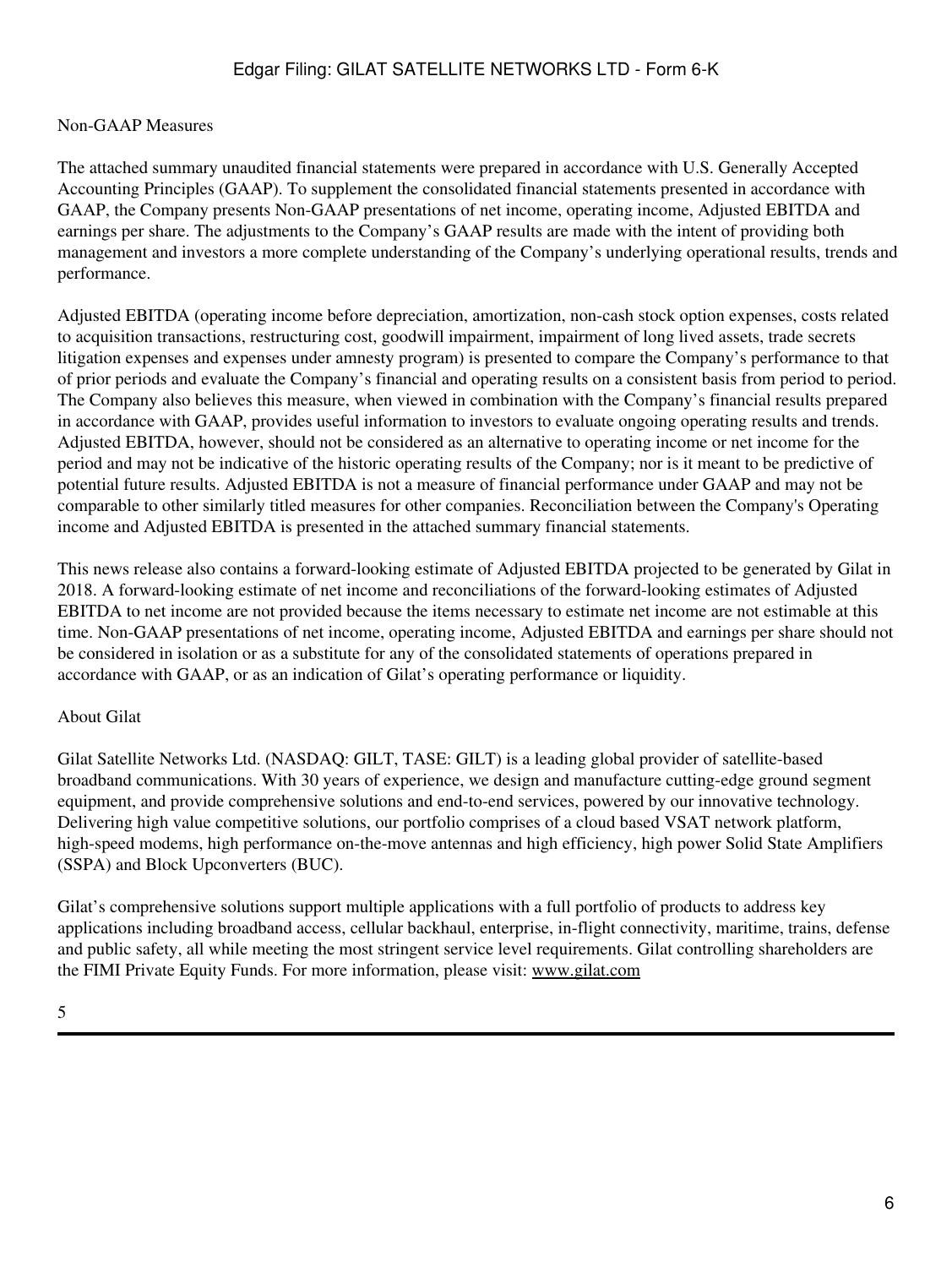Certain statements made herein that are not historical are forward-looking within the meaning of the Private Securities Litigation Reform Act of 1995. The words "estimate", "project", "intend", "expect", "believe" and similar expressions are intended to identify forward-looking statements. These forward-looking statements involve known and unknown risks and uncertainties. Many factors could cause the actual results, performance or achievements of Gilat to be materially different from any future results, performance or achievements that may be expressed or implied by such forward-looking statements, including, among others, changes in general economic and business conditions, inability to maintain market acceptance to Gilat's products, inability to timely develop and introduce new technologies, products and applications, rapid changes in the market for Gilat's products, loss of market share and pressure on prices resulting from competition, introduction of competing products by other companies, inability to manage growth and expansion, loss of key OEM partners, inability to attract and retain qualified personnel, inability to protect the Company's proprietary technology and risks associated with Gilat's international operations and its location in Israel. We undertake no obligation to update or revise any forward-looking statements for any reason. For additional information regarding these and other risks and uncertainties associated with Gilat's business, reference is made to Gilat's reports filed from time to time with the Securities and Exchange Commission.

Contact: Gilat Satellite Networks Doreet Oren, Director Corporate Communications DoreetO@gilat.com

Comm-Partners LLC June Filingeri, President junefil@optonline.net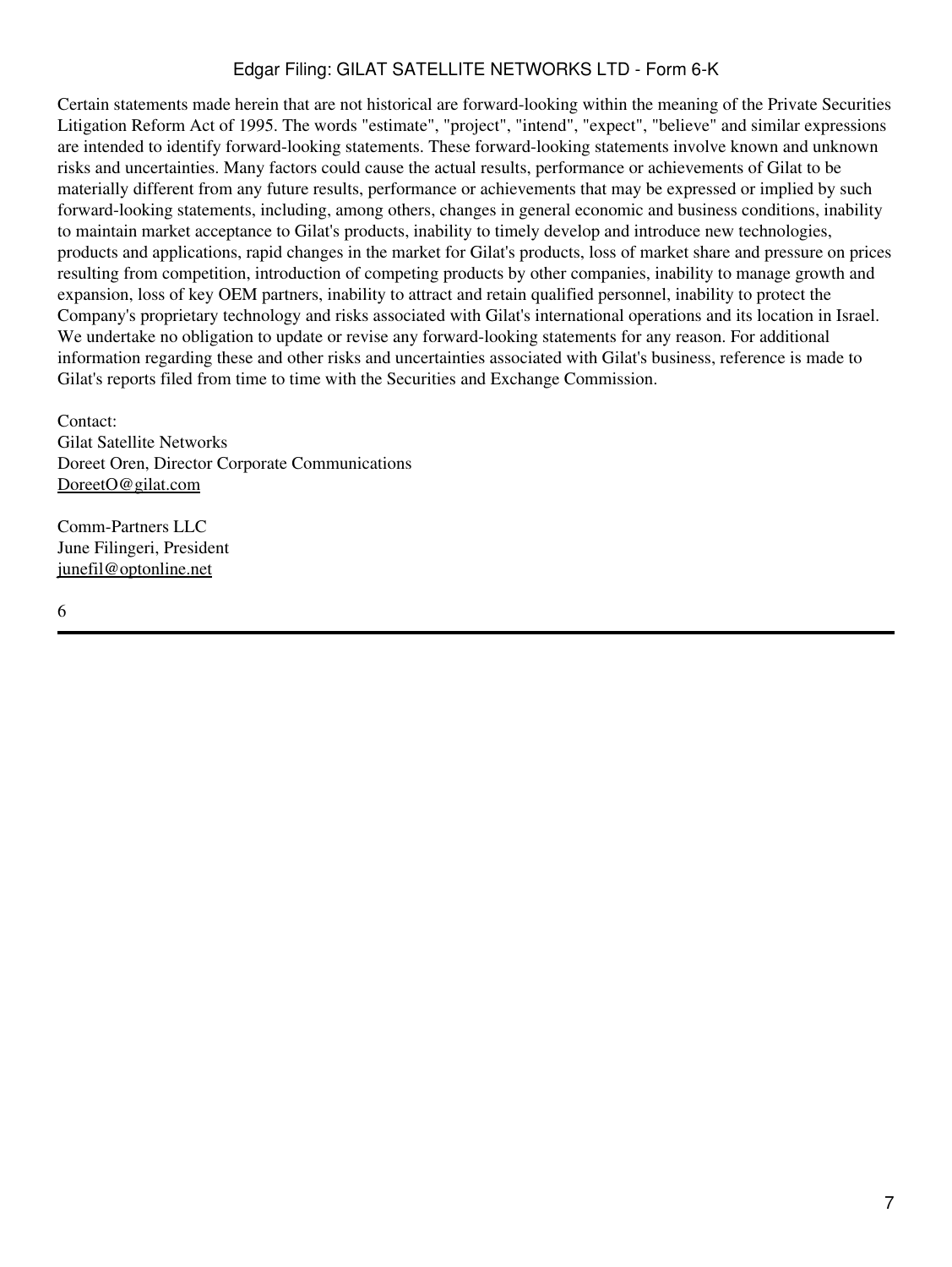## GILAT SATELLITE NETWORKS LTD. CONSOLIDATED STATEMENTS OF **OPERATIONS**

U.S. dollars in thousands (except share and per share data)

|                                                                                                      | Six months ended<br>June 30, |                          | Three months ended<br>June 30, |                                       |
|------------------------------------------------------------------------------------------------------|------------------------------|--------------------------|--------------------------------|---------------------------------------|
|                                                                                                      | 2018<br>Unaudited            | 2017                     | 2018<br>Unaudited              | 2017                                  |
| Revenues                                                                                             | \$133,882                    | \$130,168                | \$66,508                       | \$66,237                              |
| Cost of revenues                                                                                     | 90,053                       | 93,258                   | 44,066                         | 46,668                                |
| Gross profit                                                                                         | 43,829                       | 36,910                   | 22,442                         | 19,569                                |
| Research and development expenses                                                                    | 16,730                       | 13,467                   | 8,284                          | 6,712                                 |
| Less - grants                                                                                        | 810                          | 523                      | 343                            | 476                                   |
| Research and development expenses, net                                                               | 15,920                       | 12,944                   | 7,941                          | 6,236                                 |
| Selling and marketing expenses                                                                       | 11,716                       | 11,350                   | 6,303                          | 5,555                                 |
| General and administrative expenses                                                                  | 8,389                        | 10,723                   | 4,054                          | 5,903                                 |
| Total operating expenses                                                                             | 36,025                       | 35,017                   | 18,298                         | 17,694                                |
| Operating income                                                                                     | 7,804                        | 1,893                    | 4,144                          | 1,875                                 |
| Financial expenses, net                                                                              | (2,188)                      | (2,046)<br>$\mathcal{E}$ | (1,605)<br>$\mathcal{L}$       | (1,242)<br>$\lambda$<br>$\mathcal{E}$ |
| Income (loss) before taxes on income                                                                 | 5,616                        | (153)                    | 2,539<br>$\lambda$             | 633                                   |
| Taxes on income (tax benefit)                                                                        | 1,154                        | (1,501)                  | 388<br>$\mathcal{L}$           | (1, 499)<br>$\mathcal{E}$             |
| Net income                                                                                           | \$4,462                      | \$1,348                  | \$2,151                        | \$2,132                               |
| Earnings per share (basic and diluted)                                                               | \$0.08                       | \$0.02                   | \$0.04                         | \$0.04                                |
| Weighted average number of shares used in<br>computing earnings per share<br><b>Basic</b><br>Diluted | 54,811,893<br>55,614,782     | 54,649,863<br>54,690,930 | 54,858,330<br>55,639,202       | 54,676,042<br>54,701,316              |
| 7                                                                                                    |                              |                          |                                |                                       |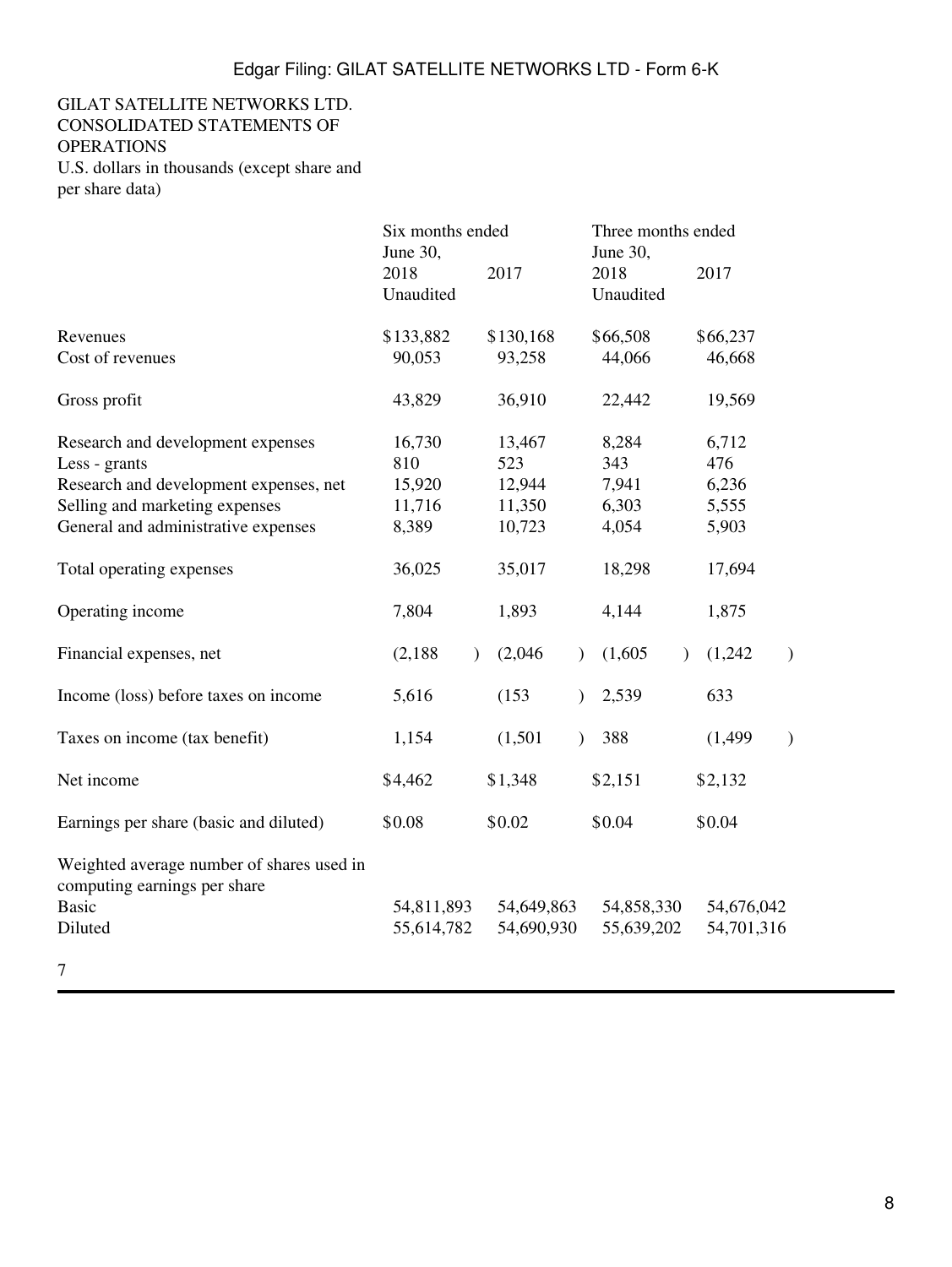## GILAT SATELLITE NETWORKS LTD. RECONCILIATION BETWEEN GAAP AND NON-GAAP STATEMENTS OF **OPERATIONS** FOR COMPARATIVE PURPOSES U.S. dollars in thousands (except share

and per share data)

|                                           | Three months ended<br>June 30, 2018 |             | Three months ended<br>June 30, 2017 |             |         |            |
|-------------------------------------------|-------------------------------------|-------------|-------------------------------------|-------------|---------|------------|
|                                           |                                     | Adjustments |                                     | Adjustments |         |            |
|                                           | GAAP                                | (1)         | Non-GAAP                            | GAAP        | (1)     | Non-GAAP   |
|                                           | Unaudited                           |             |                                     | Unaudited   |         |            |
| Gross profit                              | \$22,442                            | 1,230       | \$23,672                            | \$19,569    | 1,205   | \$20,774   |
| Operating expenses                        | 18,298                              | (288)       | 18,010                              | 17,694      | (1,049) | 16,645     |
| Operating income                          | 4,144                               | 1,518       | 5,662                               | 1,875       | 2,254   | 4,129      |
| Income before taxes on income             | 2,539                               | 1,518       | 4,057                               | 633         | 2,491   | 3,124      |
| Net income                                | \$2,151                             | 1,518       | \$3,669                             | \$2,132     | 2,491   | \$4,623    |
| Earnings per share (basic and             |                                     |             |                                     |             |         |            |
| diluted)                                  | \$0.04                              | \$0.03      | \$0.07                              | \$0.04      | \$0.04  | \$0.08     |
| Weighted average number of shares used in |                                     |             |                                     |             |         |            |
| computing earnings per share              |                                     |             |                                     |             |         |            |
| <b>Basic</b>                              | 54,858,330                          |             | 54,858,330                          | 54,676,042  |         | 54,676,042 |
| Diluted                                   | 55,639,202                          |             | 55,854,231                          | 54,701,316  |         | 54,735,130 |

(1) assets related to shares acquisition transactions, trade secrets litigation expenses and tax expenses under amnesty Adjustments reflect the effect of non-cash stock-based compensation as per ASC 718, amortization of intangible

program.

|                                                                       | Three<br>months<br>ended<br>June $30$ ,<br>2018<br>Unaudited | Three<br>months<br>ended<br>June 30,<br>2017<br>Unaudited |
|-----------------------------------------------------------------------|--------------------------------------------------------------|-----------------------------------------------------------|
| GAAP net income                                                       | \$2,151                                                      | \$2,132                                                   |
| Gross profit                                                          |                                                              |                                                           |
| Non-cash stock-based compensation expenses                            | 36                                                           | 11                                                        |
| Amortization of intangible assets related to acquisition transactions | 1,194                                                        | 1,194                                                     |
|                                                                       | 1,230                                                        | 1,205                                                     |
| Operating expenses                                                    |                                                              |                                                           |
| Non-cash stock-based compensation expenses                            | 238                                                          | 203                                                       |
| Amortization of intangible assets related to acquisition transactions | 50                                                           | 193                                                       |
| Trade secrets litigation expenses                                     | -                                                            | 25                                                        |
| Tax expenses under amnesty program                                    |                                                              | 628                                                       |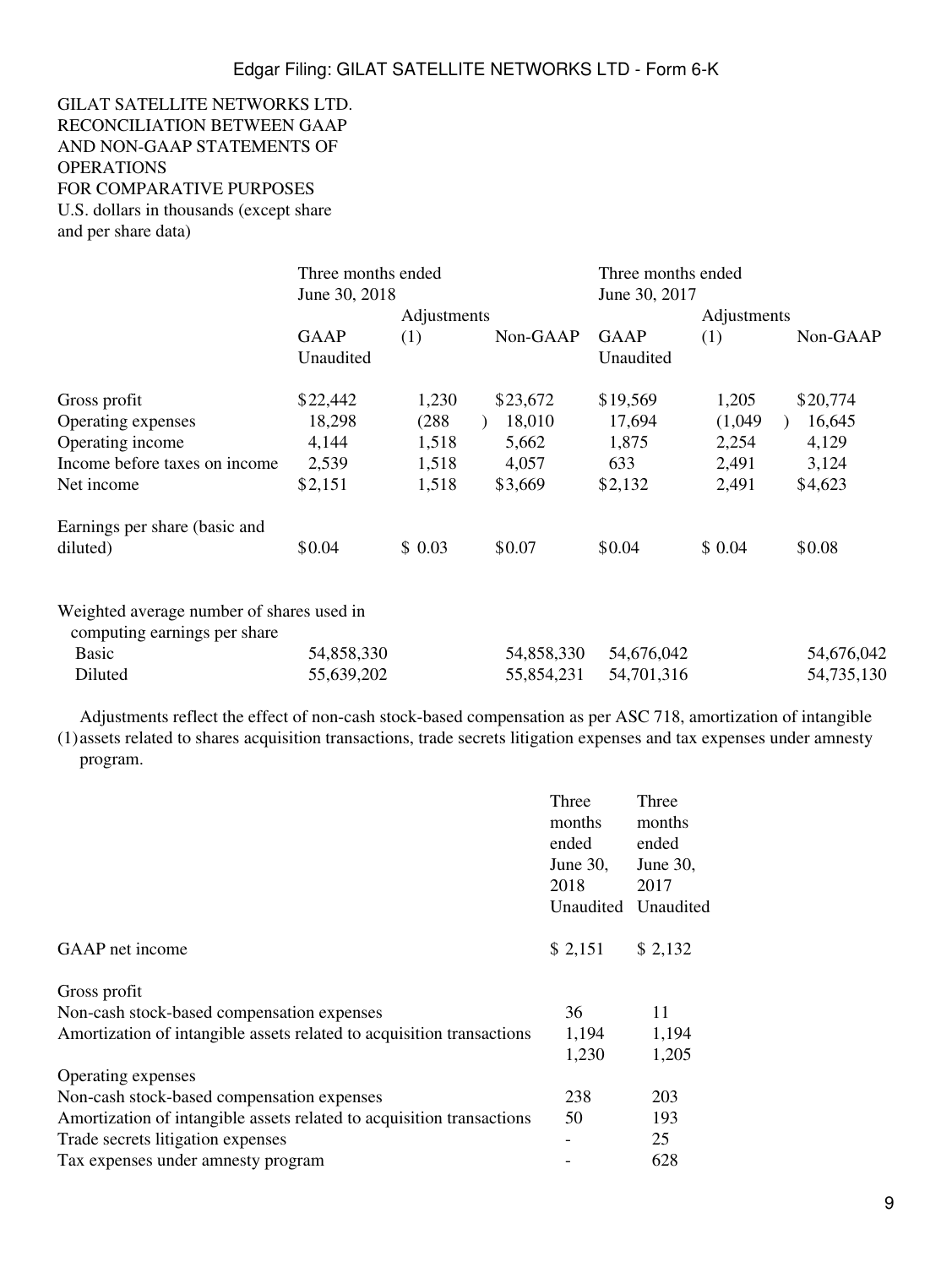|                                                   | 288                      | 1.049 |
|---------------------------------------------------|--------------------------|-------|
| Finance and taxes on income under amnesty program | $\overline{\phantom{0}}$ | 237   |
| Non-GAAP net income                               | $$3,669$ $$4,623$        |       |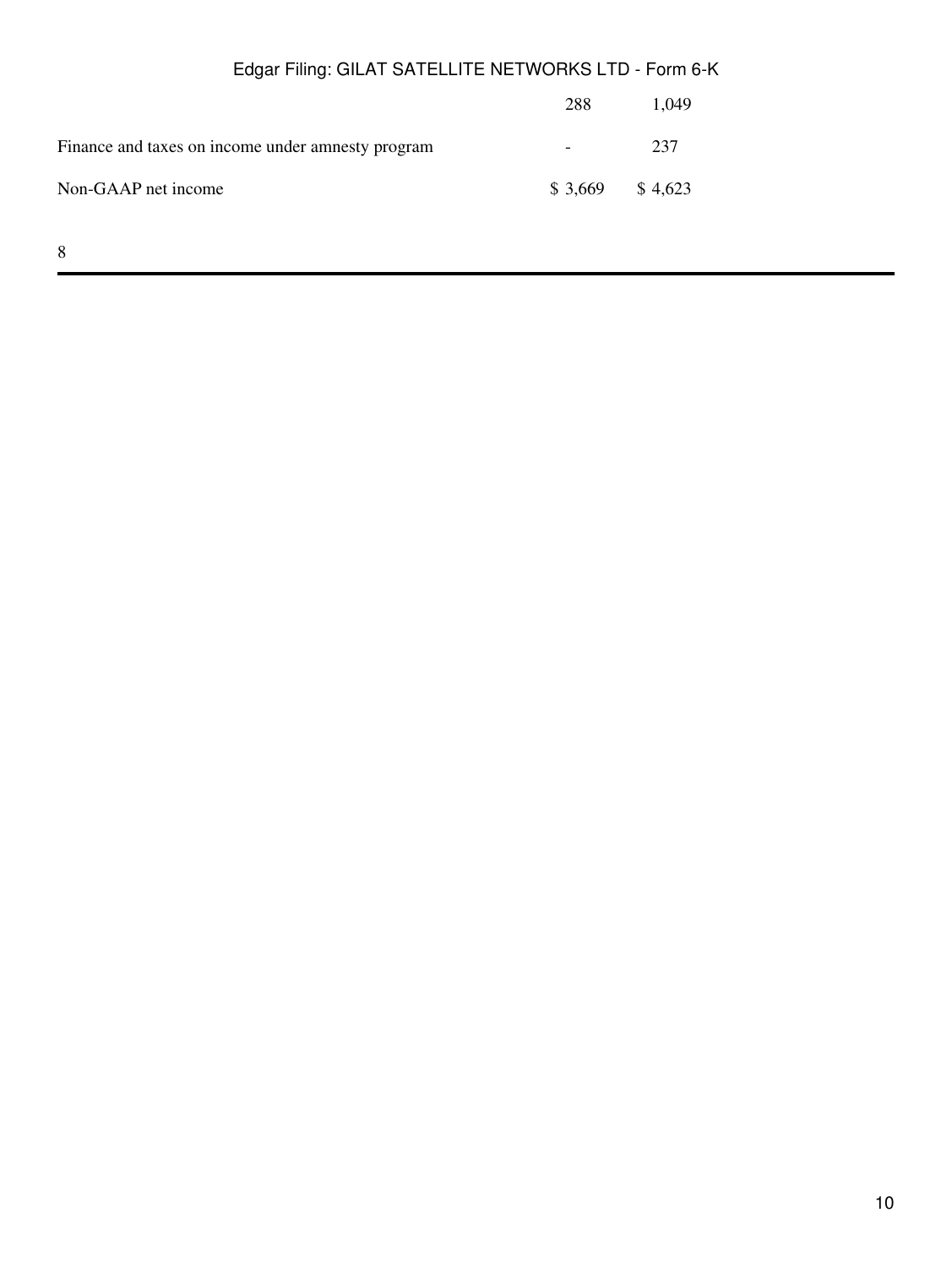### GILAT SATELLITE NETWORKS LTD. RECONCILIATION BETWEEN GAAP AND NON-GAAP STATEMENTS OF OPERATIONS FOR COMPARATIVE PURPOSES U.S. dollars in thousands (except share and per share data)

|                                                                              | Six months ended<br>June 30, 2018 |             | Six months ended<br>June 30, 2017 |                          |             |            |  |
|------------------------------------------------------------------------------|-----------------------------------|-------------|-----------------------------------|--------------------------|-------------|------------|--|
|                                                                              |                                   | Adjustments |                                   |                          | Adjustments |            |  |
|                                                                              | <b>GAAP</b><br>Unaudited          | (1)         | Non-GAAP                          | <b>GAAP</b><br>Unaudited | (1)         | Non-GAAP   |  |
| Gross profit                                                                 | \$43,829                          | 2,430       | \$46,259                          | \$36,910                 | 2,410       | \$39,320   |  |
| Operating expenses                                                           | 36,025                            | (551)       | 35,474                            | 35,017                   | (2,285)     | 32,732     |  |
| Operating income                                                             | 7,804                             | 2,981       | 10,785                            | 1,893                    | 4,695       | 6,588      |  |
| Income (loss) before taxes on                                                |                                   |             |                                   |                          |             |            |  |
| income                                                                       | 5,616                             | 2,981       | 8,597                             | (153)                    | 4,932       | 4,779      |  |
| Net income                                                                   | \$4,462                           | 2,981       | \$7,443                           | \$1,348                  | 4,932       | \$6,280    |  |
| Basic income per share                                                       | \$0.08                            | \$0.06      | \$0.14                            | \$0.02                   | \$0.09      | \$0.11     |  |
| Diluted income per share                                                     | \$0.08                            | \$0.05      | \$0.13                            | \$0.02                   | \$0.09      | \$0.11     |  |
| Weighted average number of<br>shares used in<br>computing earnings per share |                                   |             |                                   |                          |             |            |  |
| <b>Basic</b>                                                                 | 54,811,893                        |             | 54,811,893                        | 54,649,863               |             | 54,649,863 |  |
| Diluted                                                                      | 55,614,782                        |             | 55,835,134                        | 54,690,930               |             | 54,785,783 |  |

Adjustments reflect the effect of non-cash stock-based compensation as per ASC 718, amortization of intangible

(1) assets related to shares acquisition transactions, trade secrets litigation expenses and tax expenses under amnesty program.

|                                                                       | <b>Six</b>  | <b>Six</b>          |
|-----------------------------------------------------------------------|-------------|---------------------|
|                                                                       | months      | months              |
|                                                                       | ended       | ended               |
|                                                                       | June $30$ , | June 30,            |
|                                                                       | 2018        | 2017                |
|                                                                       |             | Unaudited Unaudited |
| GAAP net income                                                       | \$4,462     | \$1,348             |
| Gross profit                                                          |             |                     |
| Non-cash stock-based compensation expenses                            | 42          | 22                  |
| Amortization of intangible assets related to acquisition transactions | 2,388       | 2,388               |
|                                                                       | 2,430       | 2,410               |
| Operating expenses                                                    |             |                     |
| Non-cash stock-based compensation expenses                            | 450         | 396                 |
| Amortization of intangible assets related to acquisition transactions | 101         | 388                 |
| Trade secrets litigation expenses                                     |             | 873                 |
|                                                                       |             |                     |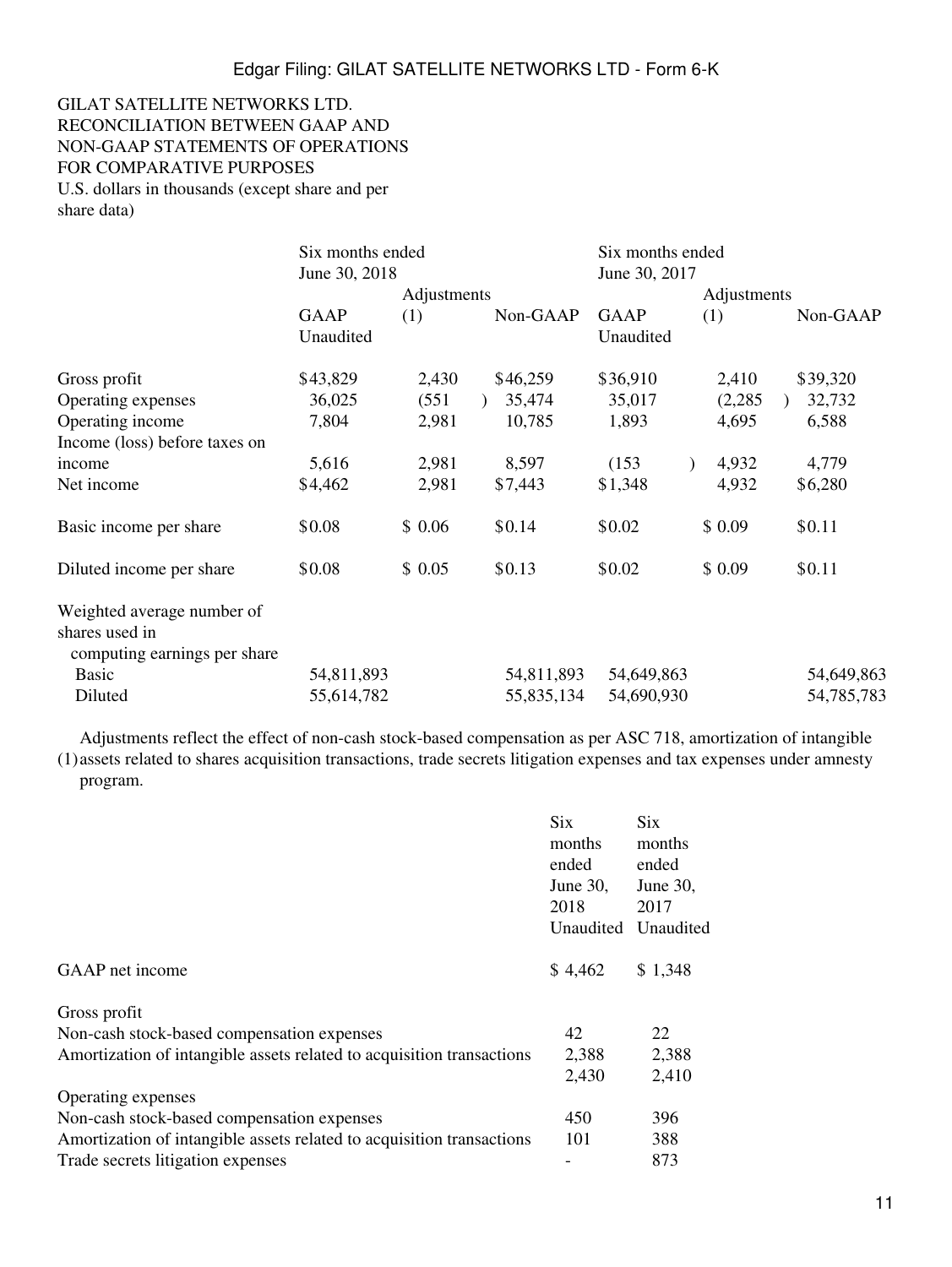| Tax expenses under amnesty program                | 551               | 628<br>2,285 |
|---------------------------------------------------|-------------------|--------------|
| Finance and taxes on income under amnesty program |                   | 237          |
| Non-GAAP net income<br>9                          | $$7,443$ $$6,280$ |              |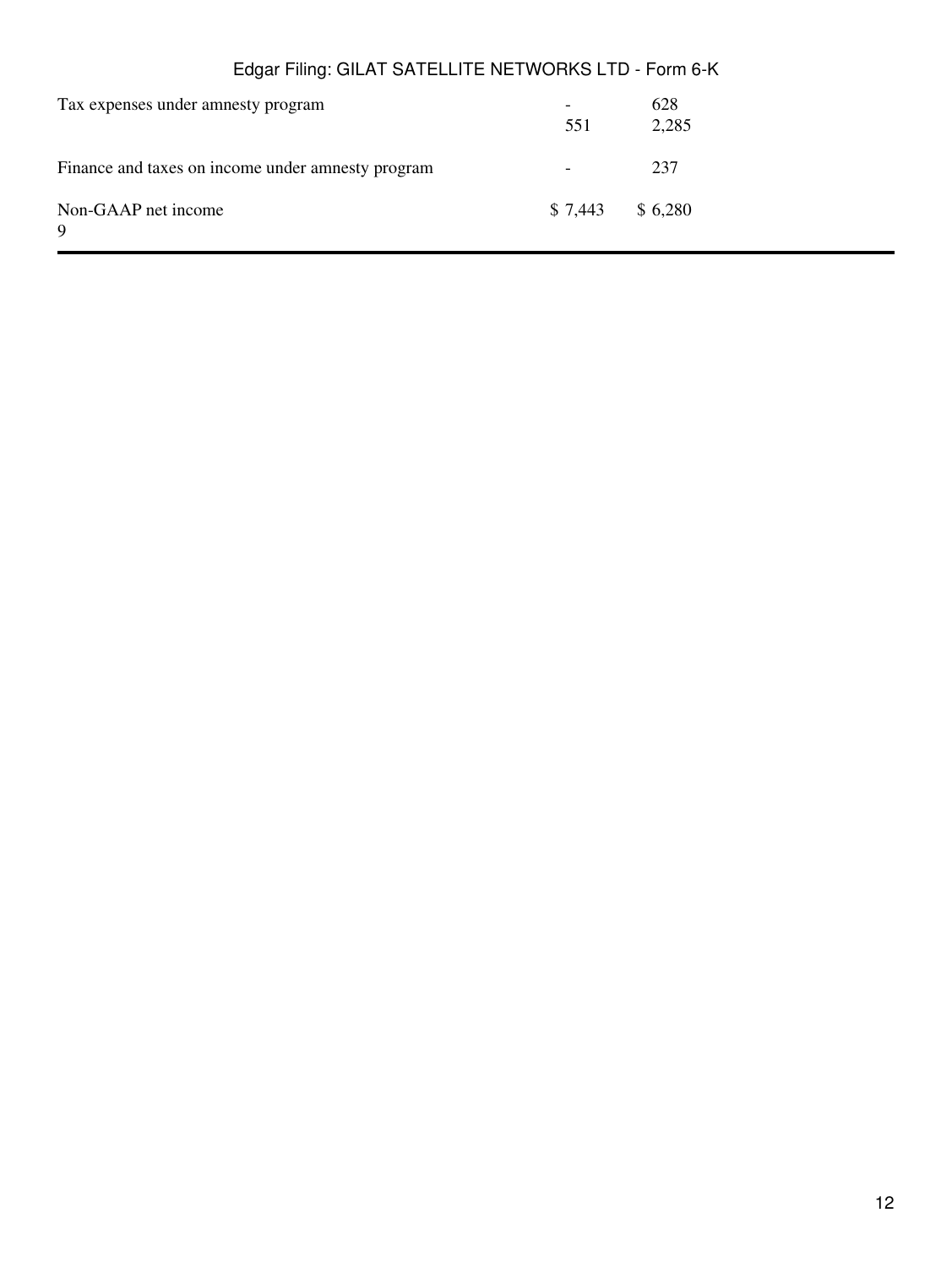## GILAT SATELLITE NETWORKS LTD. SUPPLEMENTAL INFORMATION U.S. dollars in thousands

## ADJUSTED EBITDA:

|                                            |                                 |          | Three months         |         |
|--------------------------------------------|---------------------------------|----------|----------------------|---------|
|                                            | Six months ended<br>June $30$ , |          | ended<br>June $30$ , |         |
|                                            |                                 |          |                      |         |
|                                            | 2018                            | 2017     | 2018                 | 2017    |
|                                            | Unaudited                       |          | Unaudited            |         |
| GAAP operating income                      | \$7,804                         | \$1,893  | \$4,144              | \$1,875 |
| Add:                                       |                                 |          |                      |         |
| Non-cash stock-based compensation expenses | 492                             | 418      | 274                  | 214     |
| Trade secrets litigation expenses          |                                 | 873      |                      | 25      |
| Tax expenses under amnesty program         |                                 | 628      |                      | 628     |
| Depreciation and amortization              | 7,322                           | 6,304    | 3,672                | 3,139   |
| <b>Adjusted EBITDA</b>                     | \$15,618                        | \$10,116 | \$8,090              | \$5.881 |

#### SEGMENT REVENUE:

|             |          | Three months     |                              |  |
|-------------|----------|------------------|------------------------------|--|
|             |          | ended            |                              |  |
| June $30$ , |          | June $30$ ,      |                              |  |
| 2018        | 2017     | 2018             | 2017                         |  |
| Unaudited   |          | Unaudited        |                              |  |
| \$73,843    | \$51,801 | \$36,228         | \$24,928                     |  |
| 45,778      | 36,909   | 25,021           | 22,005                       |  |
| 14,261      | 41,458   | 5,259            | 19,304                       |  |
|             |          |                  | \$66,237                     |  |
|             |          | Six months ended | \$133,882 \$130,168 \$66,508 |  |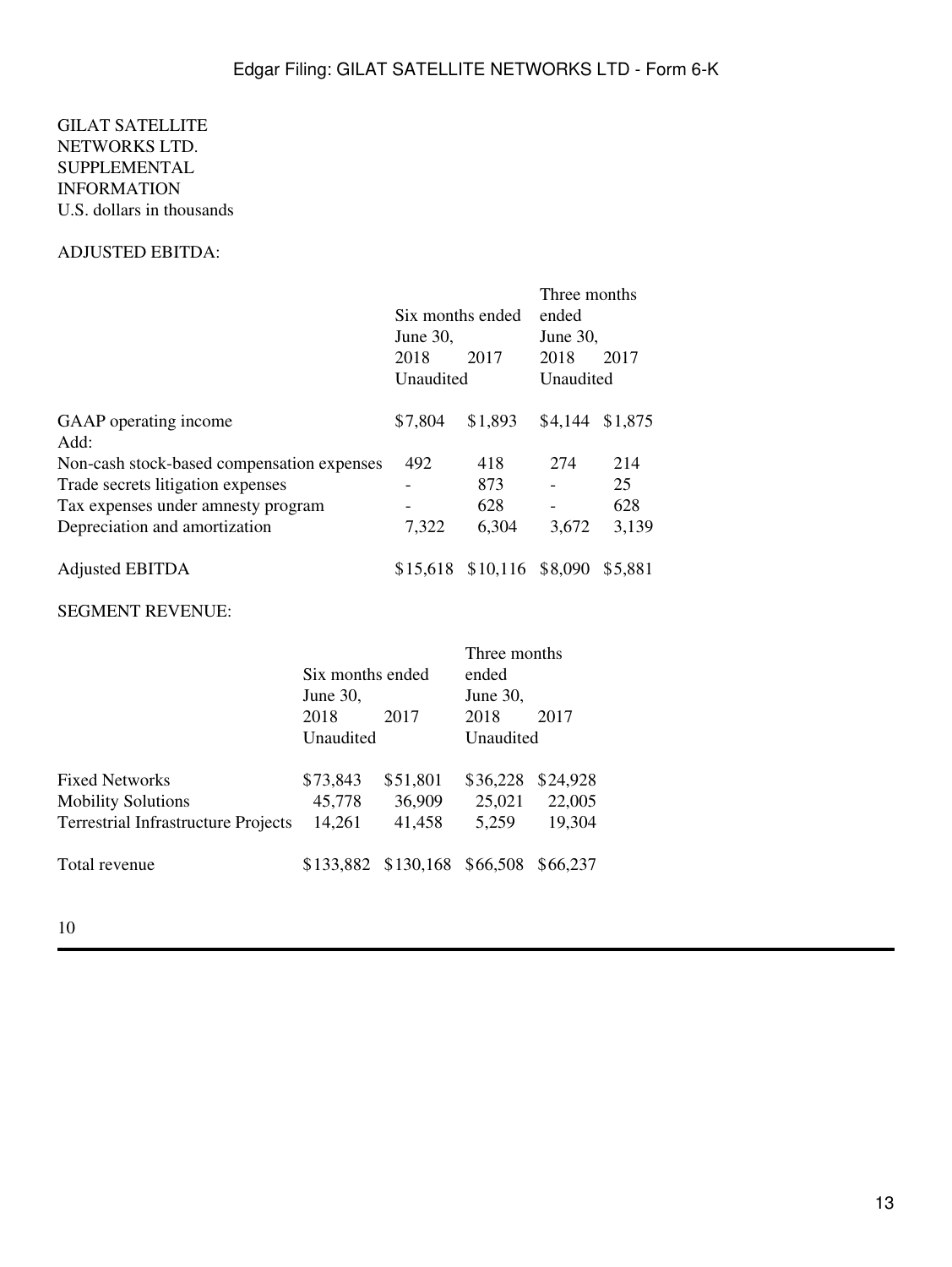### GILAT SATELLITE NETWORKS LTD. CONSOLIDATED BALANCE SHEET U.S. dollars in thousands

|                                  | June 30,<br>2018<br>Unaudited Audited | December<br>31,<br>2017 |
|----------------------------------|---------------------------------------|-------------------------|
| <b>ASSETS</b>                    |                                       |                         |
| <b>CURRENT ASSETS:</b>           |                                       |                         |
| Cash and cash equivalents        | \$57,010                              | \$52,957                |
| Restricted cash                  | 32,295                                | 29,288                  |
| Restricted cash held by trustees | 6,334                                 | 4,325                   |
| Trade receivables, net           | 78,995                                | 108,842                 |
| <b>Inventories</b>               | 27,380                                | 28,853                  |
| Other current assets             | 31,856                                | 21,686                  |
| Total current assets             | 233,870                               | 245,951                 |
| <b>LONG-TERM INVESTMENTS:</b>    |                                       |                         |
| Long-term restricted cash        | 153                                   | 187                     |
| Severance pay funds              | 7,264                                 | 8,188                   |
| Other long term receivables      | 1,447                                 | 1,071                   |
| Total long-term investments      | 8,864                                 | 9,446                   |
| PROPERTY AND EQUIPMENT, NET      | 82,498                                | 82,246                  |
| <b>INTANGIBLE ASSETS, NET</b>    | 3,110                                 | 5,709                   |
| <b>GOODWILL</b>                  | 43,468                                | 43,468                  |
| <u>TOTAL ASSETS</u>              | \$371,810                             | \$386,820               |
|                                  |                                       |                         |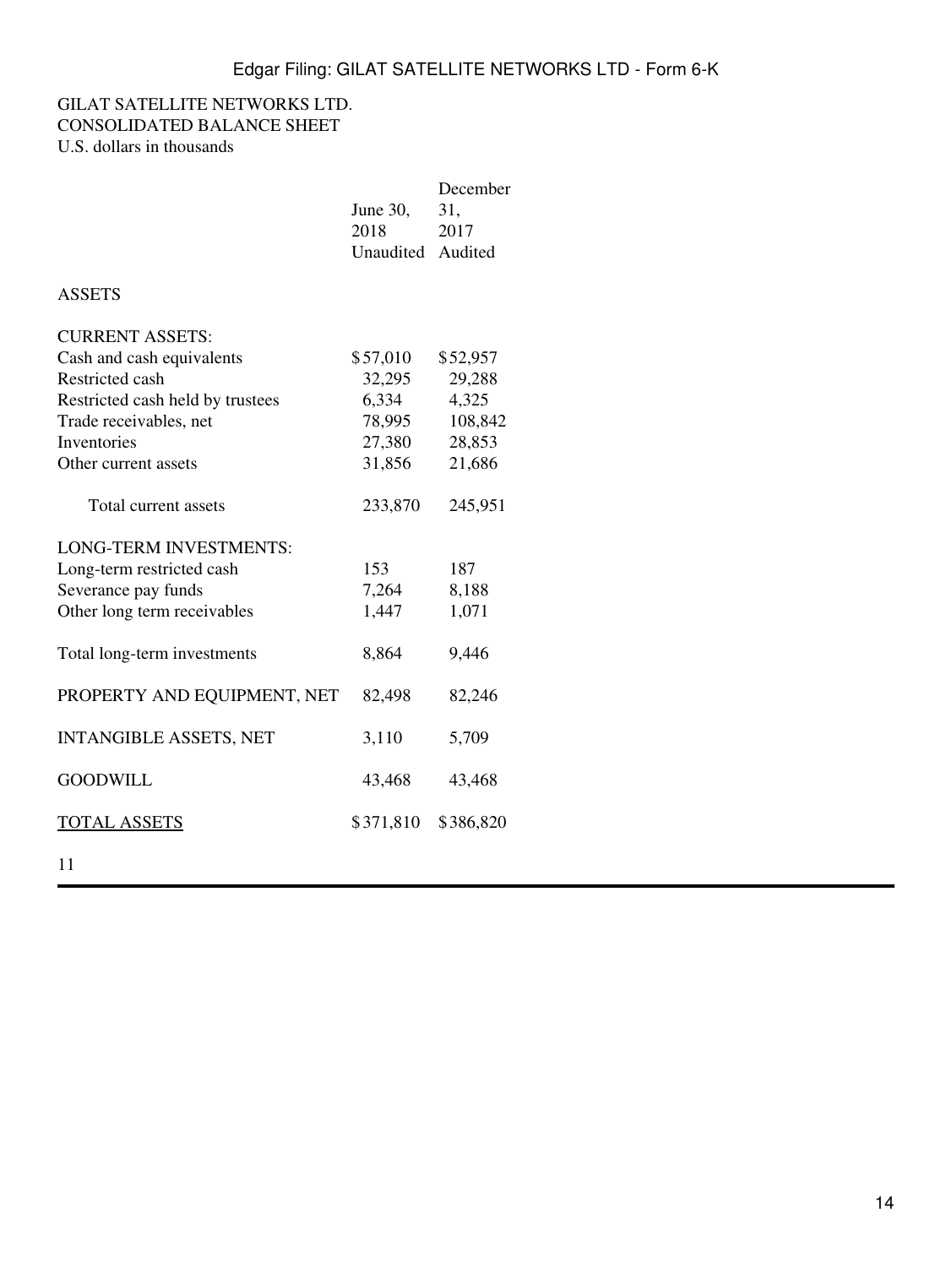## GILAT SATELLITE NETWORKS LTD. CONSOLIDATED BALANCE SHEET U.S. dollars in thousands

|                                                      | June 30,<br>2018<br>Unaudited | December<br>31,<br>2017<br>Audited |
|------------------------------------------------------|-------------------------------|------------------------------------|
| <b>LIABILITIES AND EQUITY</b>                        |                               |                                    |
| <b>CURRENT LIABILITIES:</b>                          |                               |                                    |
| Current maturities of long-term loans                | \$4,466                       | \$4,479                            |
| Trade payables                                       | 22,013                        | 33,715                             |
| Accrued expenses                                     | 67,606                        | 70,534                             |
| Advances from customers and deferred revenues        | 15,210                        | 16,721                             |
| Advances from customers, held by trustees            |                               | 1,416                              |
| Other current liabilities                            | 22,955                        | 20,044                             |
| Total current liabilities                            | 132,250                       | 146,909                            |
| <b>LONG-TERM LIABILITIES:</b>                        |                               |                                    |
| Accrued severance pay                                | 7,122                         | 7,999                              |
| Long-term loans, net of current maturities           | 8,333                         | 12,582                             |
| Other long-term liabilities                          | 962                           | 1,008                              |
| Total long-term liabilities                          | 16,417                        | 21,589                             |
| <b>EQUITY:</b>                                       |                               |                                    |
| Share capital - ordinary shares of NIS 0.2 par value | 2,610                         | 2,601                              |
| Additional paid-in capital                           | 922,778                       | 921,726                            |
| Accumulated other comprehensive loss                 | (5,269)                       | (3,046)<br>$\big)$                 |
| Accumulated deficit                                  | (696, 976)                    | (702, 959)                         |
| Total equity                                         | 223,143                       | 218,322                            |
| <b>TOTAL LIABILITIES AND EQUITY</b>                  | \$371,810                     | \$386,820                          |
|                                                      |                               |                                    |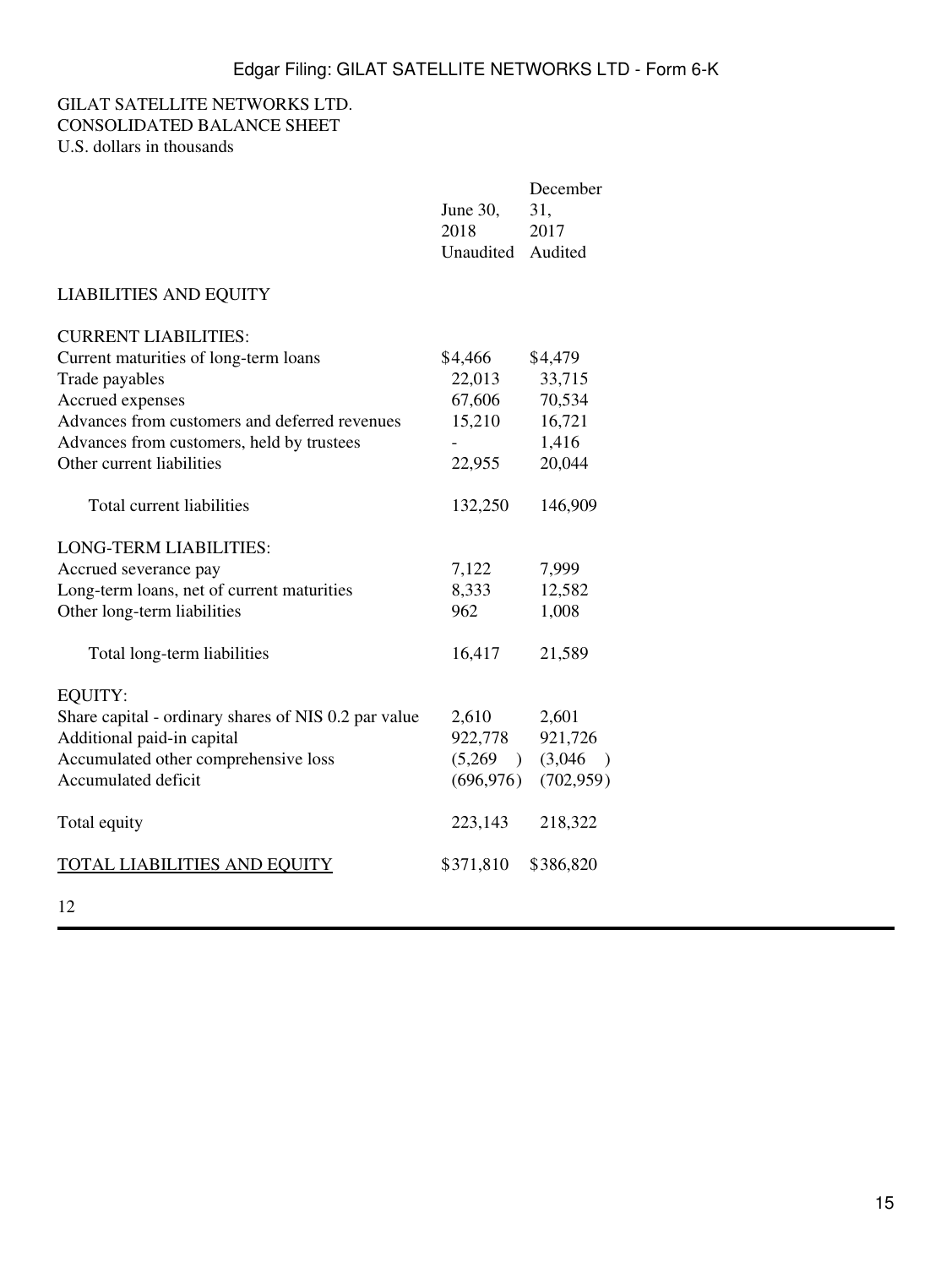GILAT **SATELLITE NETWORKS** LTD. CONSOLIDATED STATEMENTS OF CASH FLOWS (\*) U.S. dollars in thousands Six months ended Three months ended June 30, June 30, 2018 2017 2018 2017 Unaudited Unaudited Cash flows from operating activities: Net income \$4,462 \$1,348 \$2,151 \$2,132 Adjustments required to reconcile net income to net cash provided by (used in) operating activities: Depreciation and amortization 7,322 6,304 3,672 3,139 Stock-based compensation of options and RSU's  $492$  418 274 214 Accrued severance pay, net  $47 \t 106 \t (41) \t 167$ Exchange rate differences on long-term loans (13 ) 113 (43 ) 88 Deferred income taxes, net (29 )  $(159) (41) (143)$ Decrease (increase) in trade receivables, net 29,469 5,048 (6,040 ) 12,003 Increase in other assets (including short-term, long-term and deferred charges) (9,151 ) (6,590 ) (9,865 ) (3,340 ) Decrease (increase) in inventories 332 (3,558 ) 1,777 (246 ) Increase (decrease) in trade payables (11,634) 537 (3,362 ) 929 Increase (decrease) in accrued expenses (1,980 ) 11,418 27 3,925 Decrease in advances from customers (4,980 ) (5,710 ) (78 ) (2,612 ) Increase (decrease) in advances from customers, held by trustees  $(1,478)$   $(3,342)$  -  $1,070$ Increase (decrease) in other current liabilities and other long term liabilities 5,575 (1,905) 4,011 433 Net cash provided by (used in) operating activities 18,434 4,028 (7,558 ) 17,759 Cash flows from investing activities: Purchase of property and equipment (5,014) (2,172) (2,153) (960) Net cash used in investing activities (5,014 ) (2,172 ) (2,153 ) (960 ) Cash flows from financing activities: Issuance of restricted stock units and exercise of stock options 573 493 267 227 Repayment of long-term loans  $(4,249)$   $(4,383)$   $(249)$   $(142)$ Net cash provided by (used in) financing activities (3,676 ) (3,890 ) 18 85 Effect of exchange rate changes on cash, cash equivalents and restricted cash (709 ) (109 ) (1,005 ) (537 ) Increase (decrease) in cash, cash equivalents and restricted cash 9,035 (2,143 ) (10,698 ) 16,347